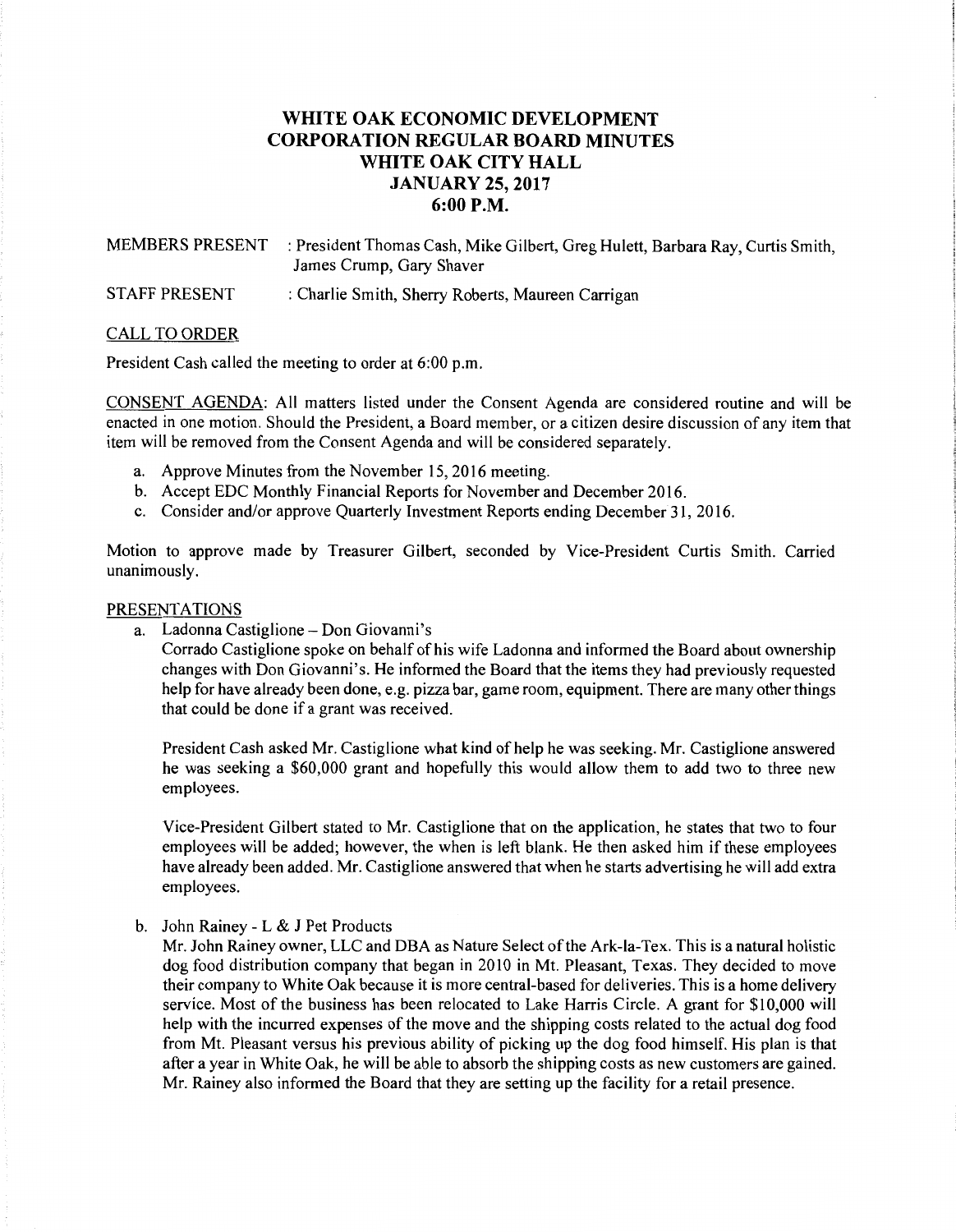City Coordinator Charlie Smith informed the Board that he was surprised at the amount of customers Mr. Rainey has here in White Oak. Mr. Rainey explained they have two sides to their business: retail and wholesale. The retail is the majority of their income and revenue was around \$220,000 last year of which only about \$2,000 came from White Oak; therefore, these tax dollars will be new tax dollars for the city. He added that their business also has around \$40,000 of inventory for personal property taxes.

- c. Mike Clements Energy Weldfab, Inc.  $-N$ o one was in attendance to speak on their behalf.
- d. Paul Saccoccio- Three Savages, LLC. City Coordinator Smith explained that items D and E will go together. Mr. Saccoccio and Mr. Gasper are attempting to do this as a joint effort.
- e. John Gasper- The Moontower Grille

Mr. Gasper informed the Board that he is from East Texas and is a local guy. They would like to open a farm to fork style restaurant that would be called the Moontower Grille. It is basically homestyle cooking with a gourmet twist. He stated he has been working on the business plan for about six months. He went to the Small Business Administration and received a validation from them on a business plan. He is presenting a realistic and conservative budget. The two are seeking a \$50,000 grant for kitchen equipment and a \$50,000 interest-free loan for startup costs. He plans to start with 15 full-time and 15 part-time positions. They are looking at opening multiple restaurants while keeping the corporate offices in White Oak.

President Cash asked Mr. Gasper if he already had a place picked out for the restaurant. Mr. Saccoccio stated it will be in the Three Savages Village next door to Haute Goat Creamery with outdoor dining, draft beer, and craft wines with a TABC private club license.

Secretary Ray stated she did not understand the differences between the Three Savages and The Moontower Grille. Board member Shaver explained that Three Savages would represent the landlord in this scenario. Board member Shaver asked what the hours of service be, to which Mr. Gasper answered 11:00 a.m. to 9 or 10:00 p.m. Sunday through Thursday and 11:00 a.m. until midnight on Friday and Saturday.

Discussion was held regarding equipment need, lease by Saccoccio, and the private club license. Board member Hulett asked how many parking spaces were available. Mr. Saccoccio answered 27 and with employee parking in the back. Current tenants do not work at night and there is overflow on the north end if needed.

EXECUTIVE SESSION - The White Oak Economic Development Corporation Board will meet in Executive Session as authorized by Title 5, Chapter 551, Texas Government Code, The Texas Open Meetings Act, for the following purpose:

Section 551.087 - Deliberation regarding Economic Development Negotiations: Discussion regarding negotiations with the following:

- a. Ladonna Castiglione- Don Giovanni's
- b. John Rainey L & J Pet Products
- c. Mike Clements- Energy Weldfab, Inc.
- d. Paul Saccoccio Three Savages, LLC.
- e. John Gasper- The Moontower Grille

The Board went into executive session at 6:21 p.m.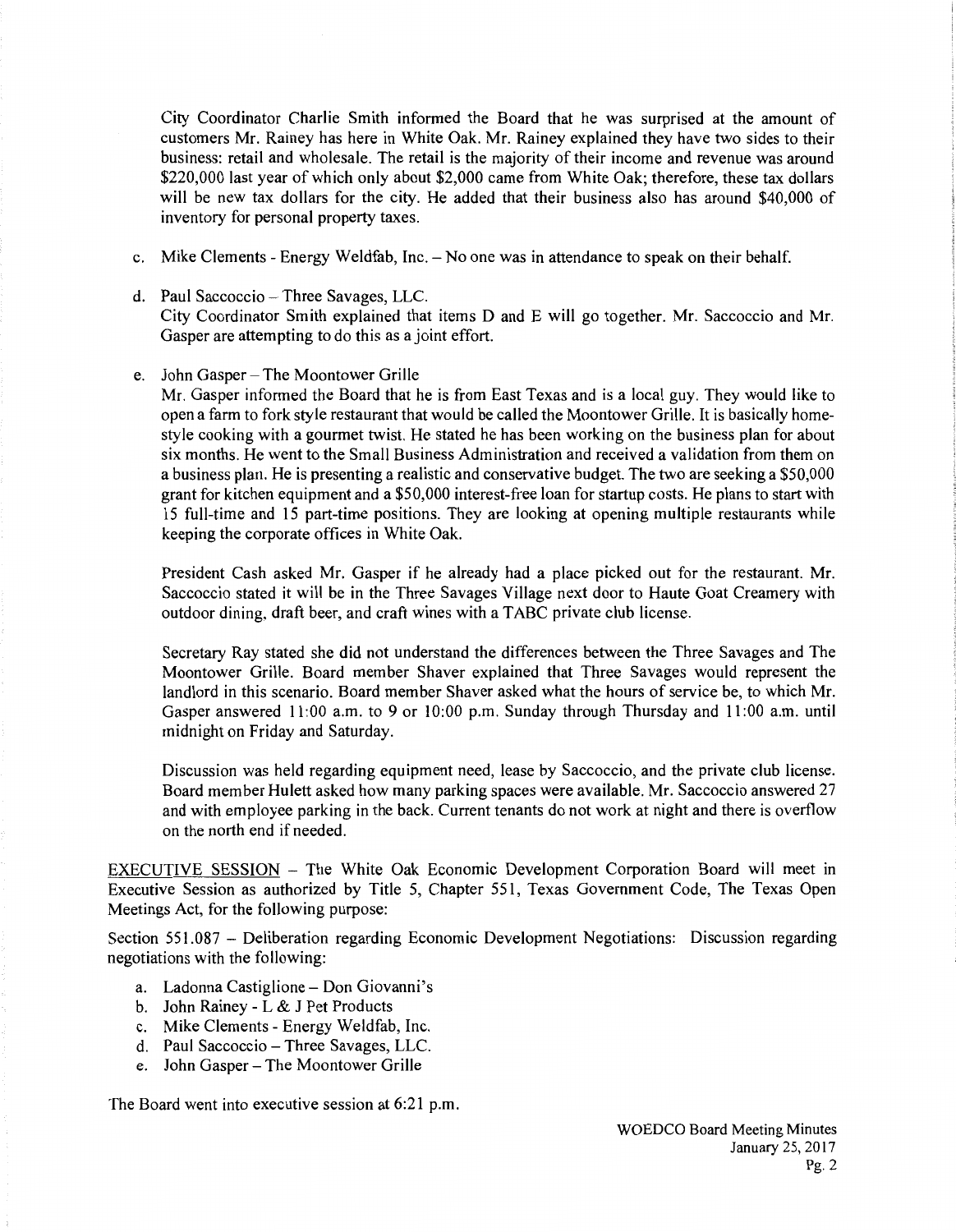RECONVENE TO OPEN SESSION - Consideration, discussion, and possible action on:

The Board reconvened into open session at 6:44 p.m.

Section 551.087 - Deliberation regarding Economic Development Negotiations: Discussion regarding negotiations with the following:

- a. Ladonna Castiglione- Don Giovanni's Item died for a lack of a motion.
- b. John Rainey L & J Pet Products Vice-President Smith made a motion of a grant for \$10,000 for relocation expenses. Carried 5-0-1 with Board member Hulett abstaining due to a conflict of interest.

\*Due to the potential of a conflict of interest, Board member Shaver exited the meeting at 6:37 p.m.

- c. Mike Clements- Energy Weldfab, Inc. Motion to approve a grant for \$100,000 made by Board member Hulett, seconded by Treasurer Gilbert. Carried unanimously.
- d. Paul Saccoccio- Three Savages, LLC. Item died for lack of a motion.
- e. John Gasper- The Moontower Grille Item died for lack of a motion.

DISCUSSION AND/OR ACTION regarding audits of current performance agreements and incentive contracts.

Discussion was held regarding the current performance agreements. City Coordinator Smith informed the Board that he and Assistant City Manager Sherry Roberts had a conversation with the financial auditors that day regarding future performance agreements. It was suggested that basic information be gathered and approved by the Board, a performance agreement be written, then the agreement presented back to the Board for approval.

Regarding companies that fall short of required employees, the auditor reiterated that whatever the term of your agreement is with a company, use the average number of employees over the term of the contract to decide if the company met its employee requirements. It was determined that quarterly TWC reports from companies is sufficient for the contract compliance process. Board member Hulett stated that what has been learned is that the Board and staff need to tighten up its contract process. If it is found that certain companies are not remitting their quarterly TWC reports, then City Coordinator Smith needs to go visit the company versus mailing out a letter.

Assistant City Manager Sherry Roberts stated that the Board needs to decide which contracts to edit to help our businesses remain in compliance. Board member Hulett explained that if these companies are hurting due to the economic downturn, it is his opinion that the Board work with these companies. City Coordinator Smith stated that while everyone is current with their payments, they may not necessarily be in compliance with the employee retention requirement. Assistant City Manager Sherry Roberts stated that O & D Manufacturing is a prime example because they will be completed at the end of January and staff needs to go back and average their employee retention for the entire term.

## STAFF REPORTS & UPDATES

a) New City website

New city website is up and will allow our businesses to do a lot themselves. Businesses can request access to upload their specific information.